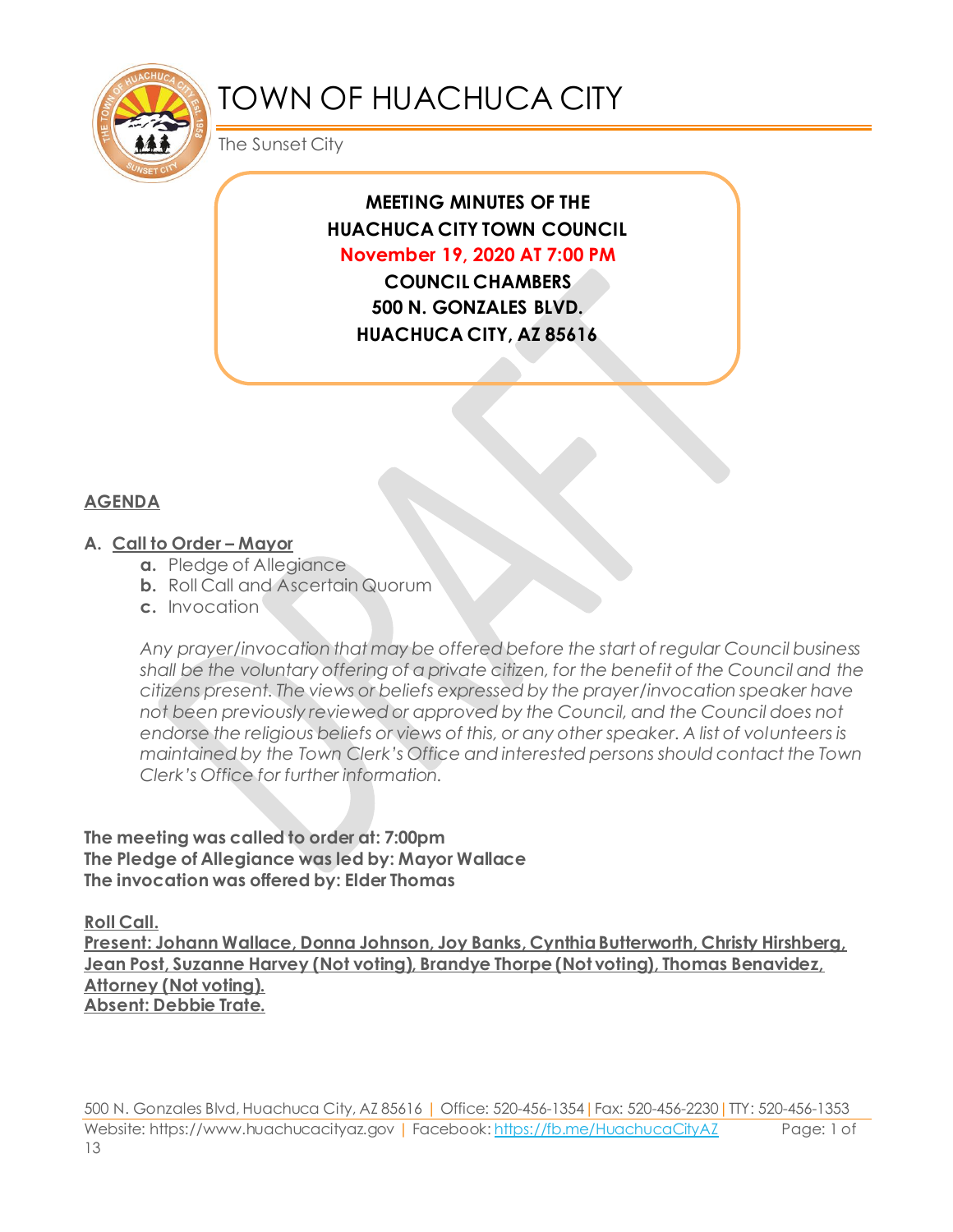## **B. Call to the Public – Mayor**

*A.R.S. 38-431.01 states the Public Body may make an open call to the public during a public meeting, subject to reasonable time, place and manner restrictions, to allow individuals to address the public body on any issue within the jurisdiction of the Public Body. At the conclusion of an open call to the public, individual members of the Public Body may respond to criticism made by those who have addressed the Public Body, may ask staff to review a matter or may ask that a matter be put on a future agenda. However, members of the Public Body shall not discuss or take legal action on matters raised during an open call to the public unless the matters are properly noticed for discussion and legal action.*

#### Mayor Wallace recognizes Earl Phillips.

Mr. Phillips would like to have notice in the Sunset News about when companies will have people in the neighborhoods that are going into yards without permission or the residents' knowledge. There was an incident in which some people from the gas company were using a ladder to climb over his neighbor's fence. He asked them what they were doing and they told him that they were doing their job and if he didn't like it to call the gas company. He called 911. He was informed that they have a deal with the Town that they make attempts at contact 3 times and after the third attempt they have permission to go over the fence. He doesn't think it's right, someone is going to get hurt. They are using an a-frame ladder and there are dogs in the yards. For the protection of the guys that are going into yards and the public, something needs to be done about this. The newsletter might be the way to go. He thinks it would be good to inform residents that these guys will be in the neighborhoods and this is their policy and keep them out of people's yards unless they know. Hearing that they have to come to your door twice, he knows they don't do that. He is retired and home most of the time. His neighbors both have cameras in their back yards, they saw them come over the fence and kick at their dogs to try to do what they needed. They need to have a police office to come over if they need to get into someone's yard that bad. He would just like to see something happen so that nobody gets hurt.

Mayor Wallace: Suzanne can you look into that and get with Southwest Gas and SSVEC?

## **C. Consent Agenda - Mayor**

*All items listed in the Consent Agenda are considered routine matters and will be enacted by one motion of the Council. There will be no separate discussion of these items unless a Member of the Town Council requests that an item or items be removed for discussion. Council Members may ask questions without removal of the item from the Consent Agenda. Items removed from the Consent Agenda are considered in their normal sequence as listed on the agenda, unless called out of sequence.*

- **C.1** Consider approval of the minutes of the Special Council meeting held on November 4, 2020, the Special Council meeting held on November 5, 2020, the Regular Council meeting on November 5, 2020, and the Executive Sessions on November 4, 2020 and November 5, 2020.
- **C.2** Consider approval of the Payment Approval Report.

500 N. Gonzales Blvd, Huachuca City, AZ 85616 | Office: 520-456-1354|Fax: 520-456-2230|TTY: 520-456-1353 Website: https://www.huachucacityaz.gov | Facebook[: https://fb.me/HuachucaCityAZ](https://fb.me/HuachucaCityAZ) Page: 2 of 13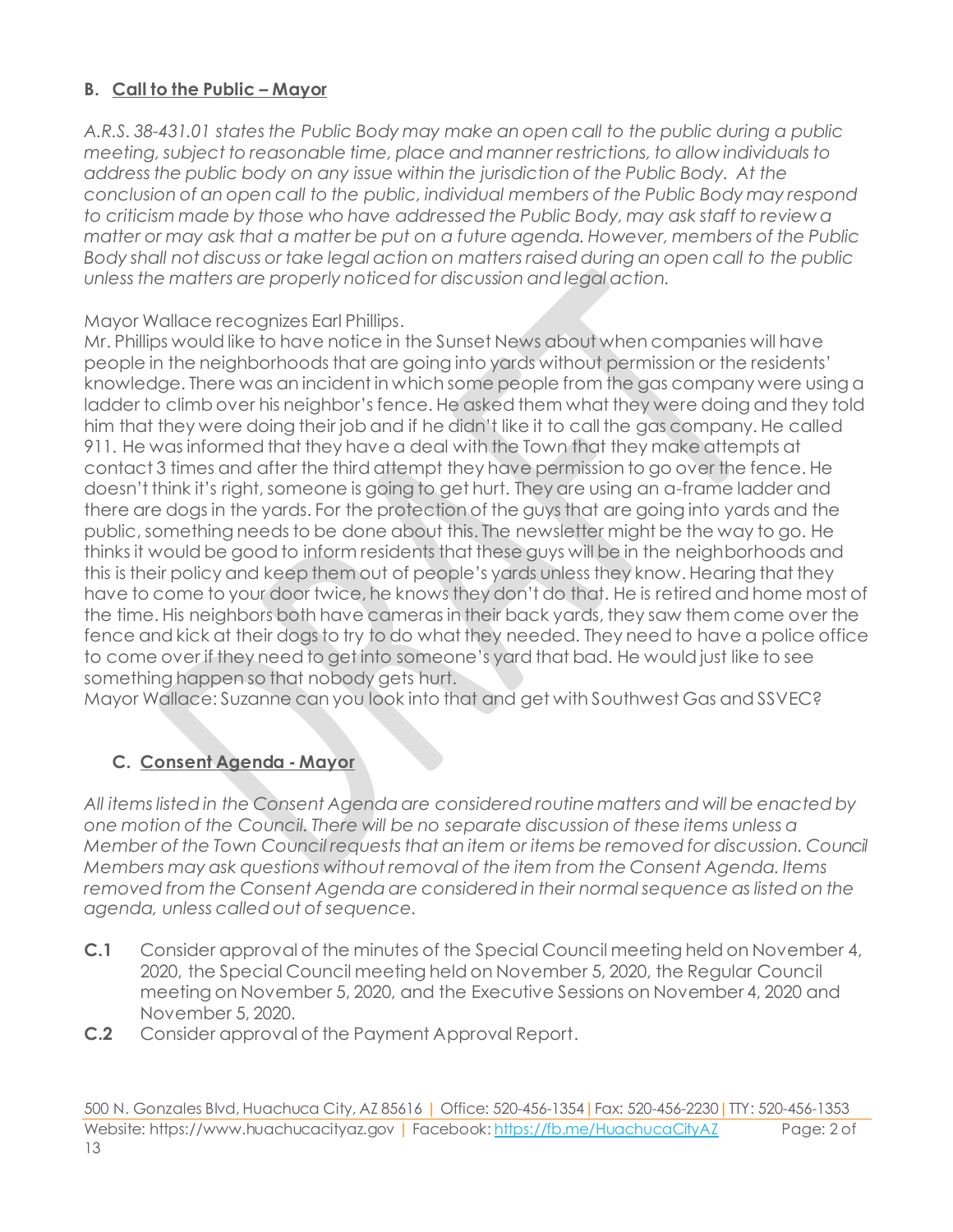**Motion:** Items on the Consent Agenda, **Action:** Open for Discussion and/or Action, **Moved by** Johann Wallace, **Seconded by** Christy Hirshberg.

**Motion:** Items on the Consent Agenda, **Action:** Approve, **Moved by** Johann Wallace, **Seconded by** Donna Johnson. Motion passed unanimously.

## **D. Unfinished Business before the Council – Mayor**

*Public comment will be taken at the beginning of each agenda item, after the subject has been announced by the Mayor and explained by staff. Any citizen, who wishes, may speak one time for five minutes on each agenda item before or after Council discussion. Questions from Council Members, however, may be directed to staff or a member of the public through the Mayor at any time.*

## **E. New Business Before Council - Mayor**

*Public comment will be taken at the beginning of each agenda item, after the subject has been announced by the Mayor and explained by staff. Any citizen, who wishes, may speak one time for five minutes on each agenda item before or after Council discussion. Questions from Council Members, however, may be directed to staff or a member of the public through the Mayor at any time.*

Mayor Wallace: I am going to move item E.6 up.

**E.6 Discussion and/or Action [Town Attorney]:** Mr. Benavidez will present a contract for the Council to engage Suzanne Harvey to serve as the Town Manager.

**Motion:** Item E.6, **Action:** Open for Discussion and/or Action, **Moved by** Johann Wallace, **Seconded by** Cynthia Butterworth.

Mr. Benavidez: Mayor and Council, as directed by Council at the last meeting, I prepared a contract that is nearly identical to the ones for the prior Town Managers. The only difference is Ms. Harvey has her own insurances and will provide that for herself, she will participate in the Town's policies with respect to retirement. One other thing, we changed the section on it being full time employment, which it is but we took out the office hours that were in there. She will be here full time but she needs a little bit of flexibility to come in earlier or working a little later. So I just took the office hours out. It's a two year agreement at \$65,000.00 a year.

**Motion:** The Contract with Ms. Harvey to serve as Town Manager, **Action:** Approve, **Moved by** Johann Wallace, **Seconded by** Christy Hirshberg. Motion passed unanimously.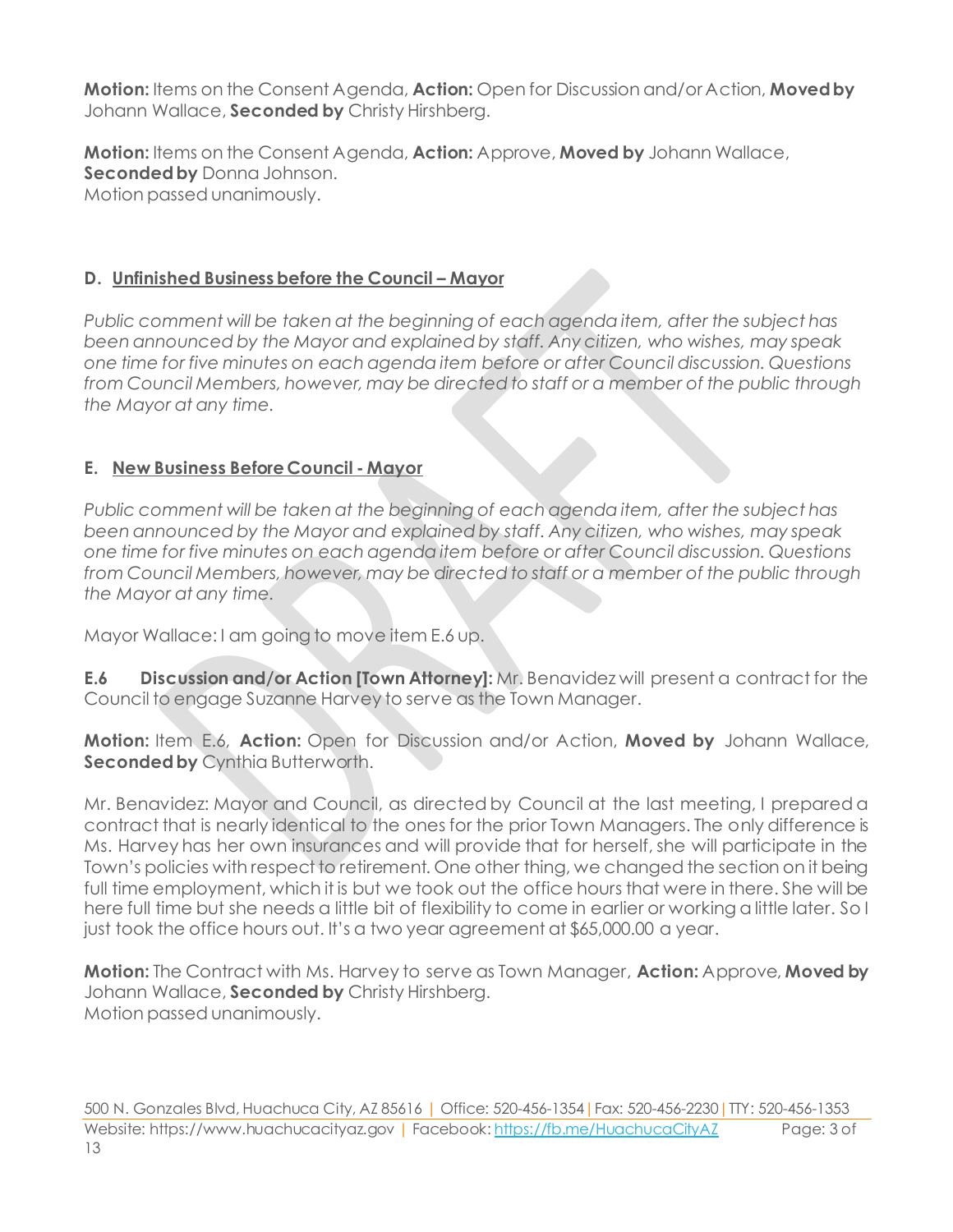**E.1** Discussion and or/Action [Town Attorney]: Authorization to approve a Memorandum of Understanding with the State of Arizona and other political subdivisions within the State to join in collective efforts to reach a settlement of common claims arising out of the manufacture and distribution of legal opioid medications.

**Motion:** Item E.1, **Action:** Open for Discussion and/or Action, **Moved by** Johann Wallace, **Seconded by** Donna Johnson.

Mr. Benavidez: We have talked about this a few times, the opioid litigation. We are a very small community, as we discussed we are not going to be pursuing litigation on our own. The state Attorney General has been conducting litigation on behalf of all the communities in the state. To get leverage to get a settlement out of the opioid companies, they need to be able to say they are representing pretty much every government entity in the state. They are trying to get all of the smaller governments to agree to this memorandum of understanding, which is just a theoretical idea if the Attorney General can get a settlement, how many of us would sign on to it and how funds would be distributed. That's what's on the Agenda for tonight, and I can't see a downside to it. You don't ultimately have to agree to the settlement that the Attorney General enters into, it's just a way of giving the Attorney General leverage to get a settlement. Why would they agree to a settlement if they were then going to be sued by all the other governments? They wouldn't settle, it would be irrational. I think it's really best to let the big dogs handle this sort of thing. I think we should agree to the memorandum of understanding.

**Motion:** Memorandum of Understanding, **Action:** Approve, **Moved by** Johann Wallace, **Seconded by** Cynthia Butterworth. Motion passed unanimously.

**E.2 Discussion and/or Action [Suzanne Harvey]:** Director Harvey will ask for Council direction regarding the Sewer Pond closure project, including applying for funding from the State's Clean Water and Drinking Water Revolving Fund by applying to the State Water Infrastructure Finance Authority. Ms. Harvey will also seek authority to engage a contractor for the project through the State's cooperative job order contracting program.

**Motion:** Item E.2, **Action:** Open for Discussion and/or Action, **Moved by** Johann Wallace, **Seconded by** Donna Johnson.

Manager Harvey: You heard at the Work Session what we need to do and how we need to do it. If you approve tonight, it will simply begin the process, it's not like you are approving the contract tonight. We have to follow the steps to get the funding. I believe we will have to get our bond attorney involved. We can't go forward without your authorization. At the next meeting we'll have a resolution for you to approve, and an engagement letter. Then we will be able to follow through with WIFA. We are very lucky that Alan Converse and John Knox are willing to keep working on the project until we can get the funds to pay for it.

Mayor Wallace: Just to recap what we are talking about for this meeting as well, we are talking about the sewer ponds that were closed down in August 2018 and there was a plan to start

500 N. Gonzales Blvd, Huachuca City, AZ 85616 | Office: 520-456-1354|Fax: 520-456-2230|TTY: 520-456-1353 Website: https://www.huachucacityaz.gov | Facebook[: https://fb.me/HuachucaCityAZ](https://fb.me/HuachucaCityAZ) Page: 4 of 13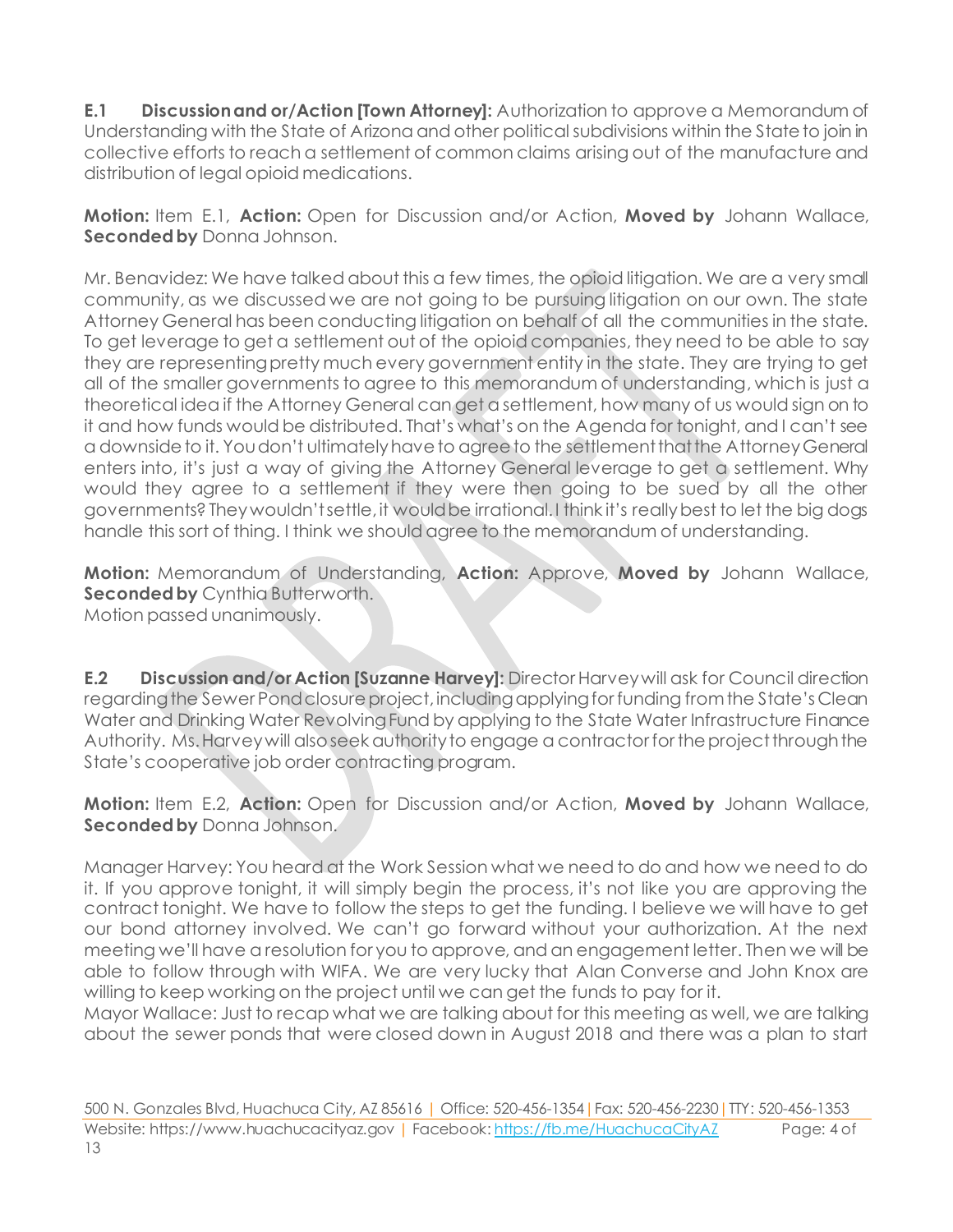working on the actual closure, covering them, in March of 2019. What it comes down to is we are going to cover them instead of removing all of the solids out of the two ponds. Rough estimate right now is \$1.57 million. Some of the other things we talked about are if we do that, we can't build anything else on top of it. To build anything on top of it would require scraping everything out and taking that solid waste elsewhere, which would increase the cost. We talked about trying to leverage a WIFA loan, that could offer low interest. At some point there is the possibility of it being forgiveable. The big thing we talked about was being able to pay for it.

**Motion:** The engagement with the state's job order contracting program, move forward with contacting WIFA, identify funding sources, basically move forward on the project to bulldoze through the process, **Action:** Approve, **Moved by** Johann Wallace, **Seconded by** Donna Johnson.

Motion passed unanimously.

**E.3 Discussion and/or Action [Suzanne Harvey]:** Director Harvey will provide an update regarding the Town's plans for holiday events, and Chief Thies will seek approval for the planned parade route and road closures associated with it.

**Motion:** Item E.3, **Action:** Open for Discussion and/or Action, **Moved by** Johann Wallace, **Seconded by** Cynthia Butterworth.

Manager Harvey: COVID-19 is affecting everything, and we are going to have to adjust our events in order to have them. We want to be able to celebrate the Holidays. This year we are going to be doing things a little bit differently. In the past we have always had Polar Express after the tree lighting. Because of the numbers that we are seeing right now, we want to hold everything that we can outdoors. We plan to hold the Polar Express event on Friday, December 11<sup>th</sup> in Leffingwell Park at the bandstand area. We will have some stage management and will put decorations up. We'll have the Mayor up there to read the story and have chairs for the children to sit on. We will start a little bit earlier and we will go first before the tree lighting because it's going to be cold. We're planning to start at 5:30pm because the way we are going to do this is you go directly from Polar Express to the Tree Lighting which means that we don't have to have a set time for the Tree Lighting. We hope to have a couple of other activities go on during Polar Express. We'll have cookies and cocoa and that sort of thing. We will set up the train tracks that we usually set up in the Library in the Senior Center so folks can go through the Senior Center to get to the Tree Lighting at the Fire Department. We will have someone at the door of the Senior Center to make sure we don't have a bunch of people inside at once. Brandye is in charge of the Tree Lighting this year. I think it's going to be amazing. I'm going to let her talk about the Tree Lighting and the Parade. Clerk Thorpe: We got ahold of Antelope Run Electric and they are going to come out and help with getting the lights on the tree and making everything is working. They have a bucket so everything can be reached. They are doing it for free. They want to help the community, so they are just going to come out and help us get it done. They are going to coordinate with Jim Halterman. The parade is coming together really well. We have a lot of the new businesses in Town that are going to participate. We have possibly some draft horses and whatnot going to be included. It's very exciting, everybody is really wanting to come together this year I think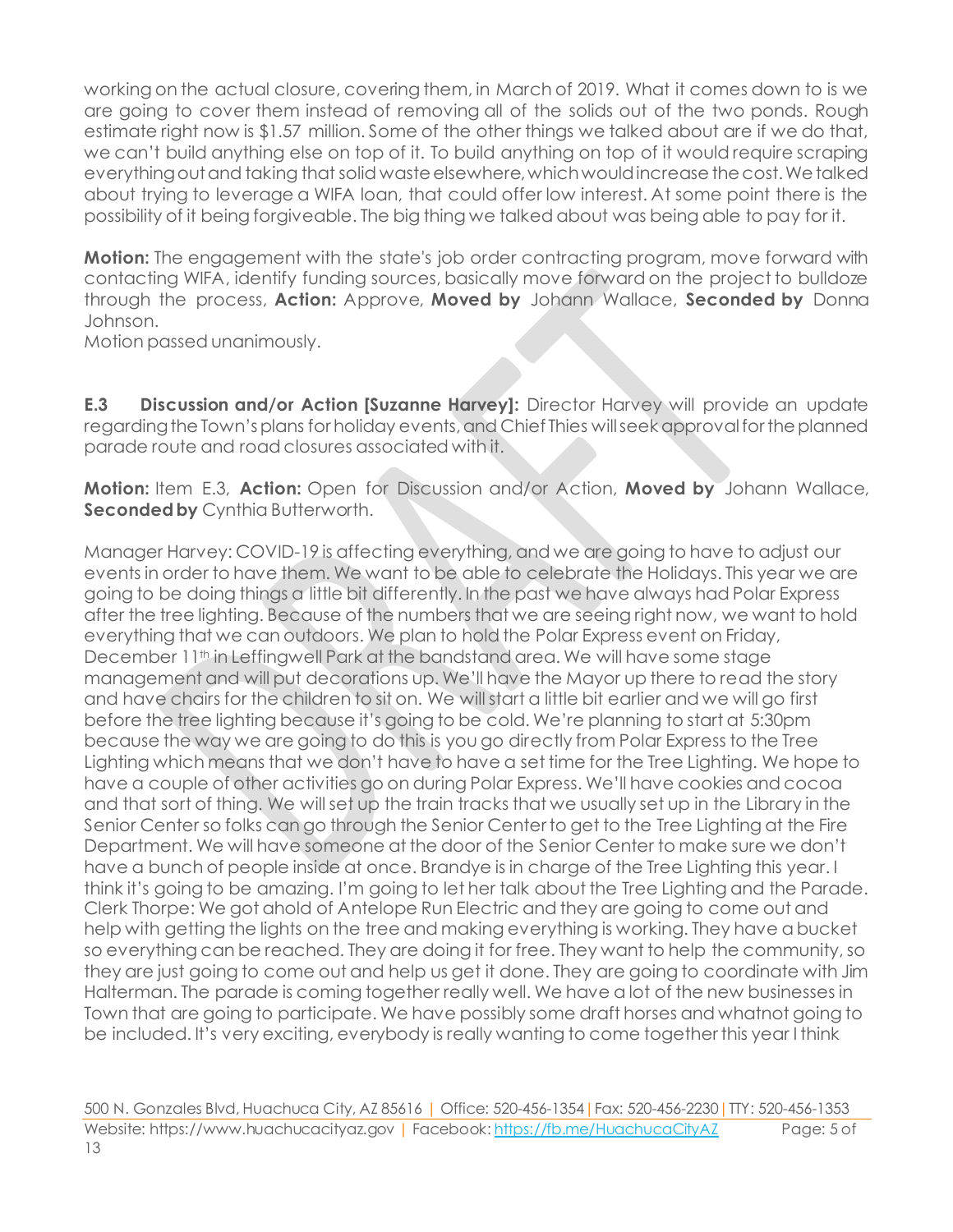because they missed out on so much the rest of the year. It's exciting and it's coming together really well.

Manager Harvey: Councilmember Hirshberg has been really helpful at getting things together as well, so we really appreciate her help. Chief wants to talk about the road closures and the route.

Chief Thies: We will start on McCray, go down and around, down Gonzales to lower, come back up Gonzales to end at the Senior Center. It starts at 10am and ends at approximately 12pm. Road closure portion will be School Dr., Skyline, East Mustang and Yuma. This will not impact travel on the highway whatsoever. It's a temporary stop so they can't come off the highway. Within Town itself, we will do rolling blockage.

**Motion:** Planned road closures for the parade, **Action:** Approve, **Moved by** Johann Wallace, **Seconded by** Christy Hirshberg.

Motion passed unanimously.

**E.4 Discussion and/or Action [Mayor Wallace]:** Direction to staff to establish a civilian review board for police department matters.

**Motion:** , **Action:** Open for Discussion and/or Action, **Moved by** Johann Wallace, **Seconded by** Donna Johnson.

Mayor Wallace: This is something we have talked about a few times. I know Chief has already started on one. This is something we need. This gives the public the ability where it's impartial, members of the public, and they can receive complaints if they feel something is being done wrong, they can bring it to the Advisory Review Board and they would make a recommendation about whatever it is and get that information back to the Town Manager who will get it to Council and then we go from there. This is not in response to anything, this is not because of anything, it's something we have talked about.

Chief Thies: It can also be something positive. Between the citizens, the Council and the Board and not decided solely by the Police Department. I am 100% in favor of that.

Mayor Wallace: I believe Chief already has an outline of the plan, so really what we are doing today is directing staff to formalize that Review Board process for Council to review and approve. For staff, we are going to have a drop dead date on this because I don't want it to linger. How long do you want to give staff to put this together? How much longer would you need to put it together Chief?

Chief Thies: The framework is already done, there are some decision as to how Council wants to move forward, but I would say a finished one ready for the next Council meeting, to be looked at.

Mr. Benavidez: I wonder if you shouldn't do a Work Session on it because there are some complexities or nuances to it that probably need talking out.

Mayor Wallace: That's a valid point. What I want to see is that draft, then we can schedule a workshop. So the final version wouldn't be in place by the end of the year. I at least need a working product that we can work on.

**Motion:** To have a draft of the Civilian Review Board ready by the next Council meeting, **Action:** Direct Staff, **Moved by** Johann Wallace, **Seconded by** Christy Hirshberg.

500 N. Gonzales Blvd, Huachuca City, AZ 85616 | Office: 520-456-1354|Fax: 520-456-2230|TTY: 520-456-1353 Website: https://www.huachucacityaz.gov | Facebook[: https://fb.me/HuachucaCityAZ](https://fb.me/HuachucaCityAZ) Page: 6 of 13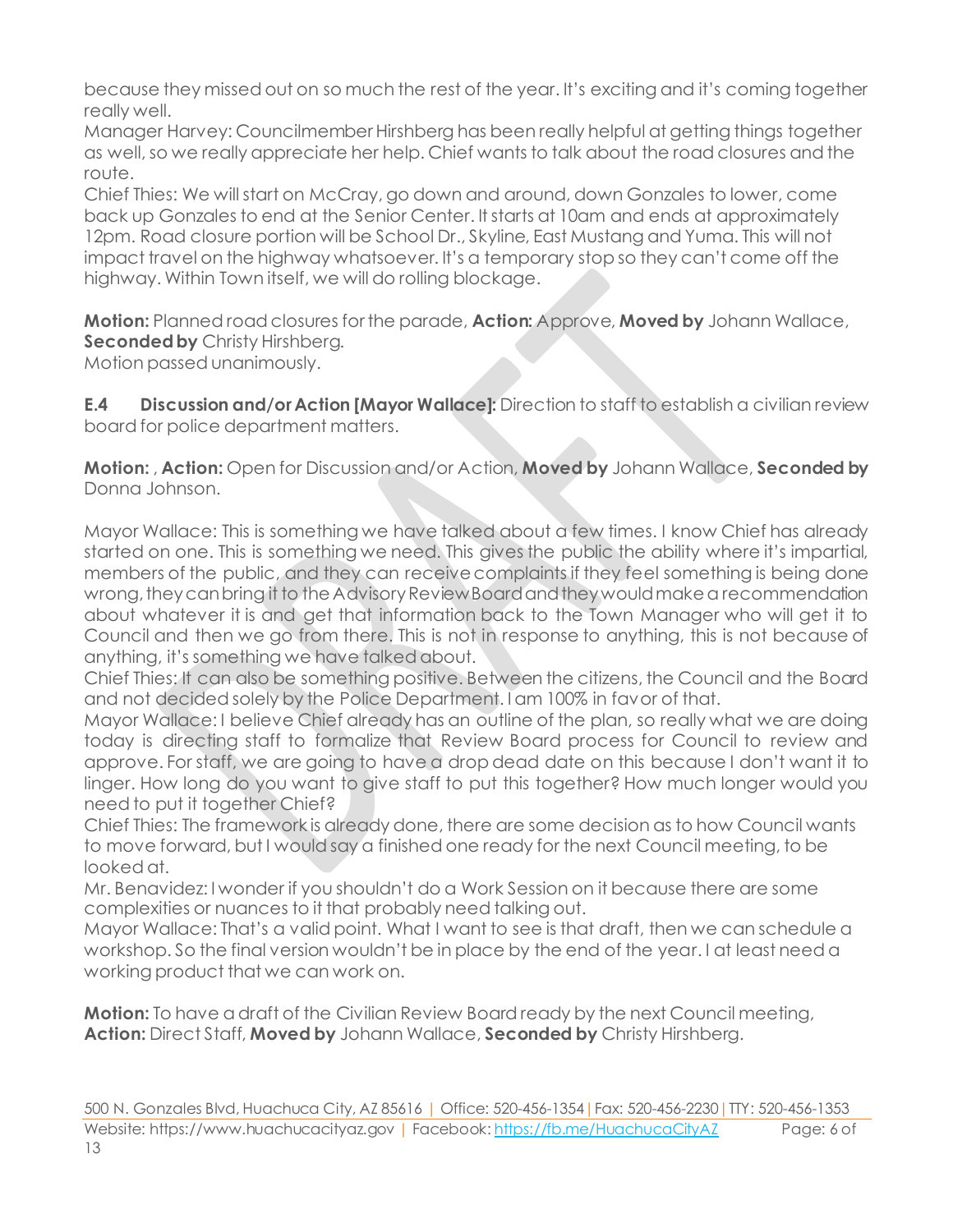Motion passed unanimously.

**E.5 Discussion and/or Action [Mayor Wallace]:** Resolution 2020-27 approving a renewal of the intergovernmental agreement with the Whetstone Fire District for the District to provide fire and emergency medical services to the Town.

**Motion:** Item E.5, **Action:** Open for Discussion and/or Action, **Moved by** Johann Wallace, **Seconded by** Donna Johnson.

Mayor Wallace: This is just an extension of the contract as it is currently written. This extension will push us out until the end of June 2021. The reason we are doing this is Chief Bidon retired and we don't want to push forward and update the IGA with Whetstone for long term fire services without having a Fire Chief at all. We did have a Work Session with Whetstone Board earlier this week that went really well.

**Motion:** Resolution 2020-27, **Action:** Approve, **Moved by** Johann Wallace, **Seconded by** Christy Hirshberg.

Motion passed unanimously.

**E.7 Discussion and/or Action [Suzanne Harvey]:** Authorization to engage Lumen Technologies to provide internet services to the Town of Huachuca City's Administrative and Public Safety buildings.

**Motion:** Item E.7, **Action:** Open for Discussion and/or Action, **Moved by** Johann Wallace, **Seconded by** Cynthia Butterworth.

Manager Harvey: The last few weeks have been incredibly difficult for staff to get work done. The internet is too slow and as all types of work activities move online, we just don't have the bandwidth, we don't have the speed and they are not able to even process payments that we are receiving. If it takes all day to process that, your staff is not getting other things done that need to be done. That doesn't even include the problem it creates for the Police Department. They are not able to upload evidence or their body cam footage. We have to have faster internet. You cannot function in a business or municipality if you don't have fast internet. I'm very disturbed by what I've seen the last few weeks when I come up here and folks can't do their work. They're frustrated. Brandye can tell you more about the contract we are hoping you will approve.

Clerk Thorpe: We did have a call with Lumen/Century Link. They are not going to charge construction costs. It will just be the monthly service charge. It's a high charge, but in order for us to function properly, we need to do this. There is no option but for us to use them, we can't go out and look and see who will give us a better deal. What we have now is not sufficient for anyone to get there jobs done properly.

Mayor Pro Tem Johnson: How much is it?

Clerk Thorpe: \$1007.48 per month.

Mayor Wallace: The Town currently has a 12MB down and 2MB up connection shared by everyone in admin, the Police Department and the Fire Department. One bodycam video that

500 N. Gonzales Blvd, Huachuca City, AZ 85616 | Office: 520-456-1354|Fax: 520-456-2230|TTY: 520-456-1353 Website: https://www.huachucacityaz.gov | Facebook[: https://fb.me/HuachucaCityAZ](https://fb.me/HuachucaCityAZ) Page: 7 of 13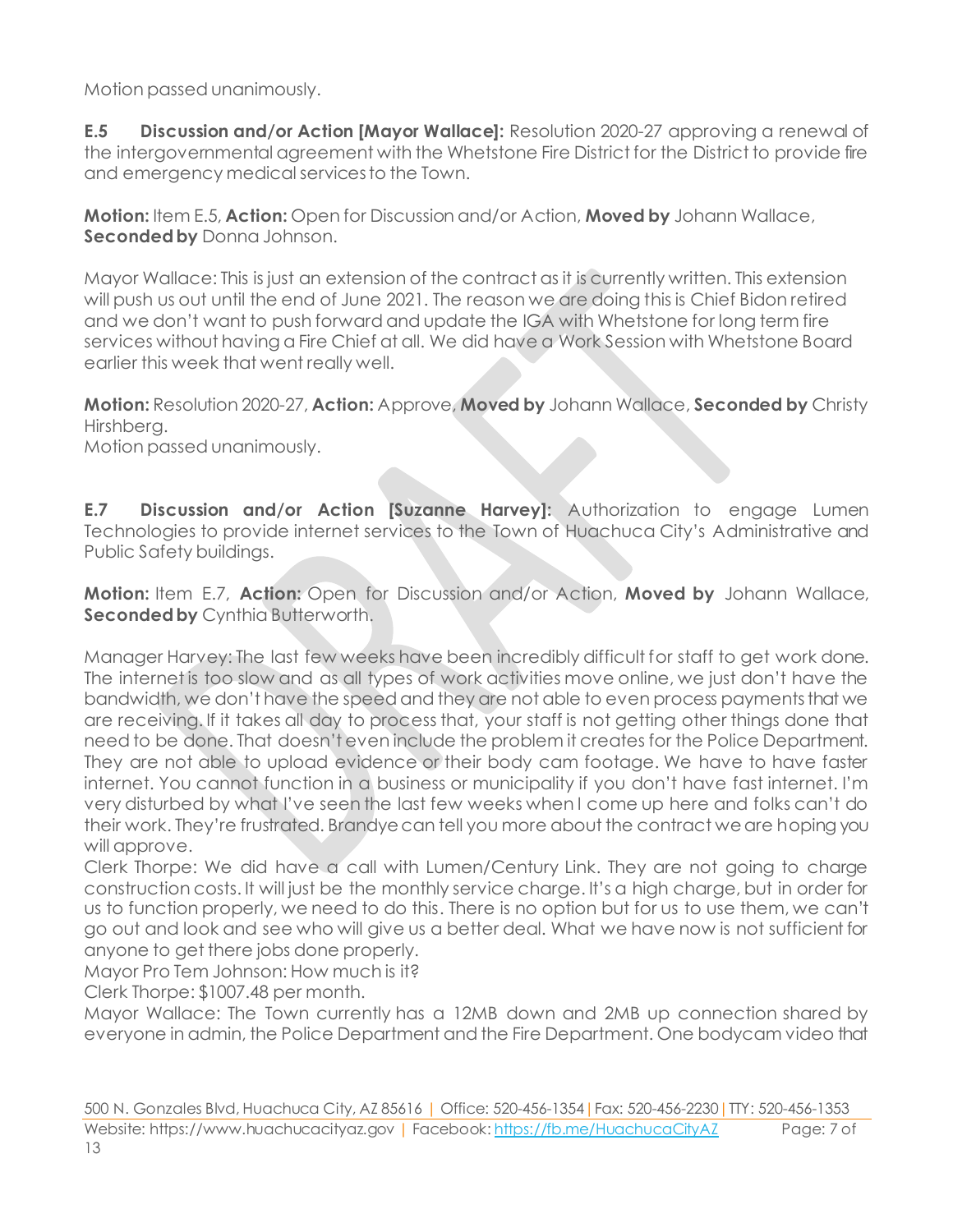they are trying to upload, about 400MB in size, it takes about 3-4 days to get it uploaded, assuming that it does not error out. It's at the point where it's bad. It is an extremely high cost. As Brandye said there is no construction cost whatsoever. We'd end up getting a 100MB symmetrical connection, which means 100mb up and 100mb down. It would be a fiber connection to Town Hall, similar to the Library. The money is in the IT budget, it just needs moved around.

Councilmember Butterworth: If approved, when would it be up and running? Clerk Thorpe: We did not get a timeframe yet.

**Motion:** Engagement of Lumen Technologies to provide internet services to the Town of Huachuca City's Administration and Public Safety buildings, **Action:**Approve, **Moved by** Johann Wallace, **Seconded by** Christy Hirshberg. Motion passed unanimously.

**E.8 Discussion and/or Action [Mayor Wallace]:** Sierra Vista Metropolitan Planning Organization ["SVMPO"] presentation to outgoing Councilmember, Joy Banks, for her service to the SVMPO and the community.

**Motion:** Item E.8, **Action:** Open for Discussion and/or Action, **Moved by** Johann Wallace, **Seconded by** Donna Johnson.

Karen Lamberton: We have been blessed to have Councilmember Joy Banks on the Sierra Vista Metropolitan Planning Organization Board. Ms. Banks has been epic at representing the Town's interests. We wanted to present a Statement of Appreciation to her. She was the one who got that new signal light approved through the regional government and funded. She also aided and supported the development of a countywide aerial imagery photography that will cover the entire Town of Huachuca City at no cost to you. She also got approved a roadway inventory and assessment that we are going to work with Mr. Halterman and Dr. Johnson on getting a complete look at the road network, which is also coming at no cost to you. She has also brought in \$315 thousand of state and federal funds in the past year. She also brought an organizational structure to the SVMPO Board and defended its need for organizational changes, one of which resulted in a reduction of the Town's match from \$10 thousand to about \$2,700 dollars. I have personally appreciated her professionalism and her support.

Ms. Lamberton also presents Councilmember Banks with a book,".

Councilmember Banks: I didn't do anything, I just went to the meetings. The staff made it happen.

Mayor Wallace: Joy is being modest, but if we didn't have her pushing for a lot of this stuff, things wouldn't be happening. Those signal lights wouldn't be going up. Thank you.

Councilmember Banks: Thank you staff. Chief Thies and former dispatch people that said that signal light was needed. If anyone has ideas of what this Town needs, streets, roads, signals, etc. please let Ms. Lamberton know. Let our staff know and they will get the message to her. Ms. Lamberton: It is long range planning, and it might take a long time, but we will get it done.

Mayor Wallace: I think we will do the canvassing before Joy's resignation.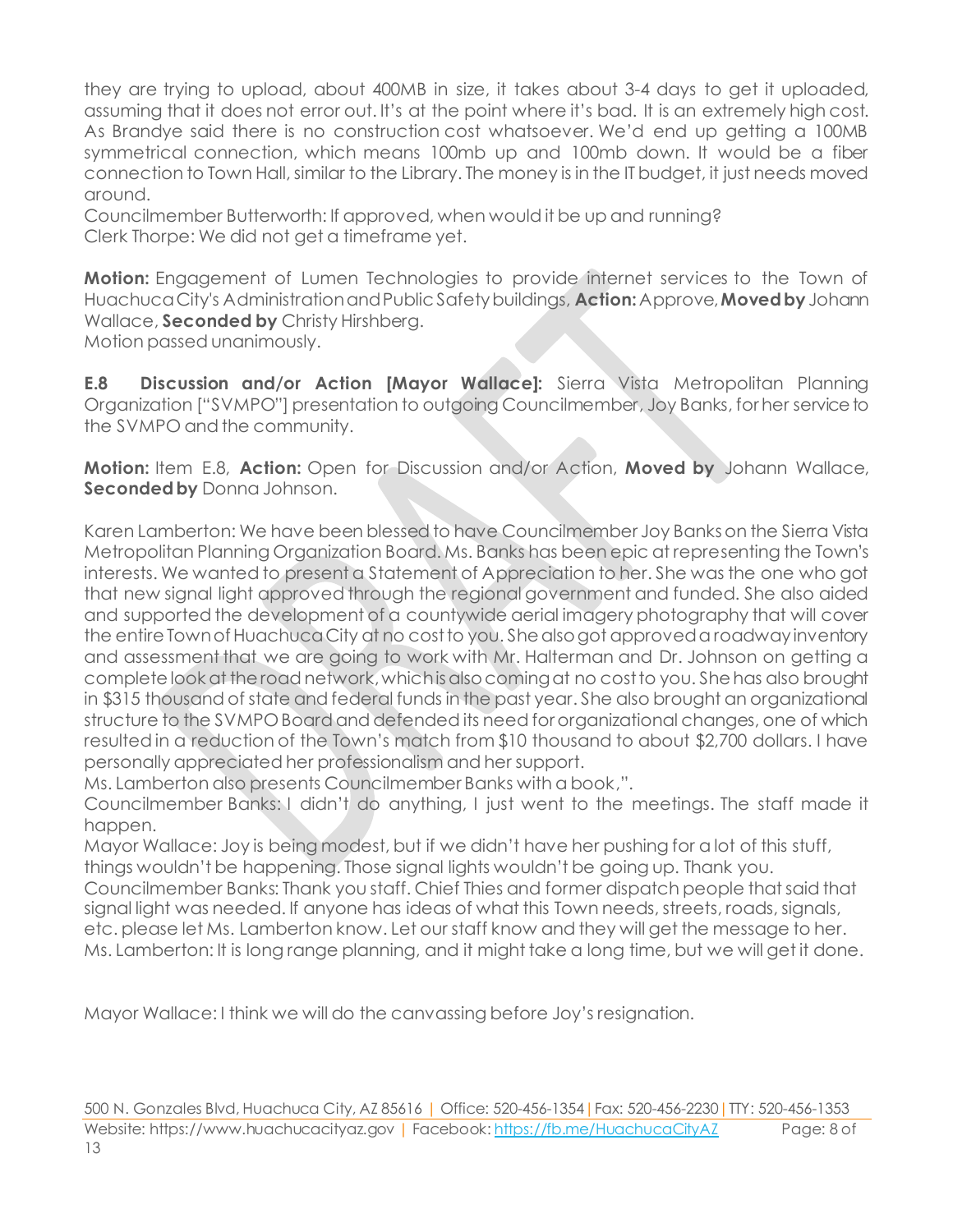**E.10 Discussion and/or Action [Mayor Wallace]:** Adoption of Resolution 2020-26 canvassing the results of the general election held on November 3, 2020. The Mayor will also have the elected councilmembers take the oath of office.

**Motion:** Item E.10, **Action:** Open for Discussion and/or Action, **Moved by** Johann Wallace, **Seconded by** Christy Hirshberg.

**SECTION 1**. That the total number of ballots cast at the general election, was 683.

**SECTION 2.** That the votes cast for Proposition 401, extension of the Home Rule Option, were as follows:

|     | Vote Total |  |
|-----|------------|--|
| Yes | 377        |  |
| No  | 282        |  |

**SECTION 3.** That it is hereby found, determined and declared of record, that Proposition 401, extension of the Home Rule Option, has been approved by the voters in the affirmative.

**SECTION 4.** That the votes cast for the candidates for councilmember, for the single 2-year term, were as follows:

| Name        | Vote total |
|-------------|------------|
| Debra Trate | 556        |
| Write-in    | - 27       |

**SECTION 5**. That it is hereby found, determined and declared of record, that the following candidate did receive the greatest number of votes of the electors of the Town voting on the single 2-year council term:

Debra Trate

**SECTION 6.** That the votes cast for the candidates for councilmember, for the three 4-year terms, were as follows:

| Name                         | Vote total |
|------------------------------|------------|
| Christy Hirshberg            | 556        |
| Official Write-in, Jean Post | 24         |
| Unofficial Write-in          | 170        |

**SECTION 7.** That it is hereby found, determined and declared of record, that the following two candidates did receive the greatest number of votes of the electors of the Town voting on the three 4-year council terms:

Christy Hirshberg Jean Post

500 N. Gonzales Blvd, Huachuca City, AZ 85616 | Office: 520-456-1354|Fax: 520-456-2230|TTY: 520-456-1353 Website: https://www.huachucacityaz.gov | Facebook[: https://fb.me/HuachucaCityAZ](https://fb.me/HuachucaCityAZ) Page: 9 of 13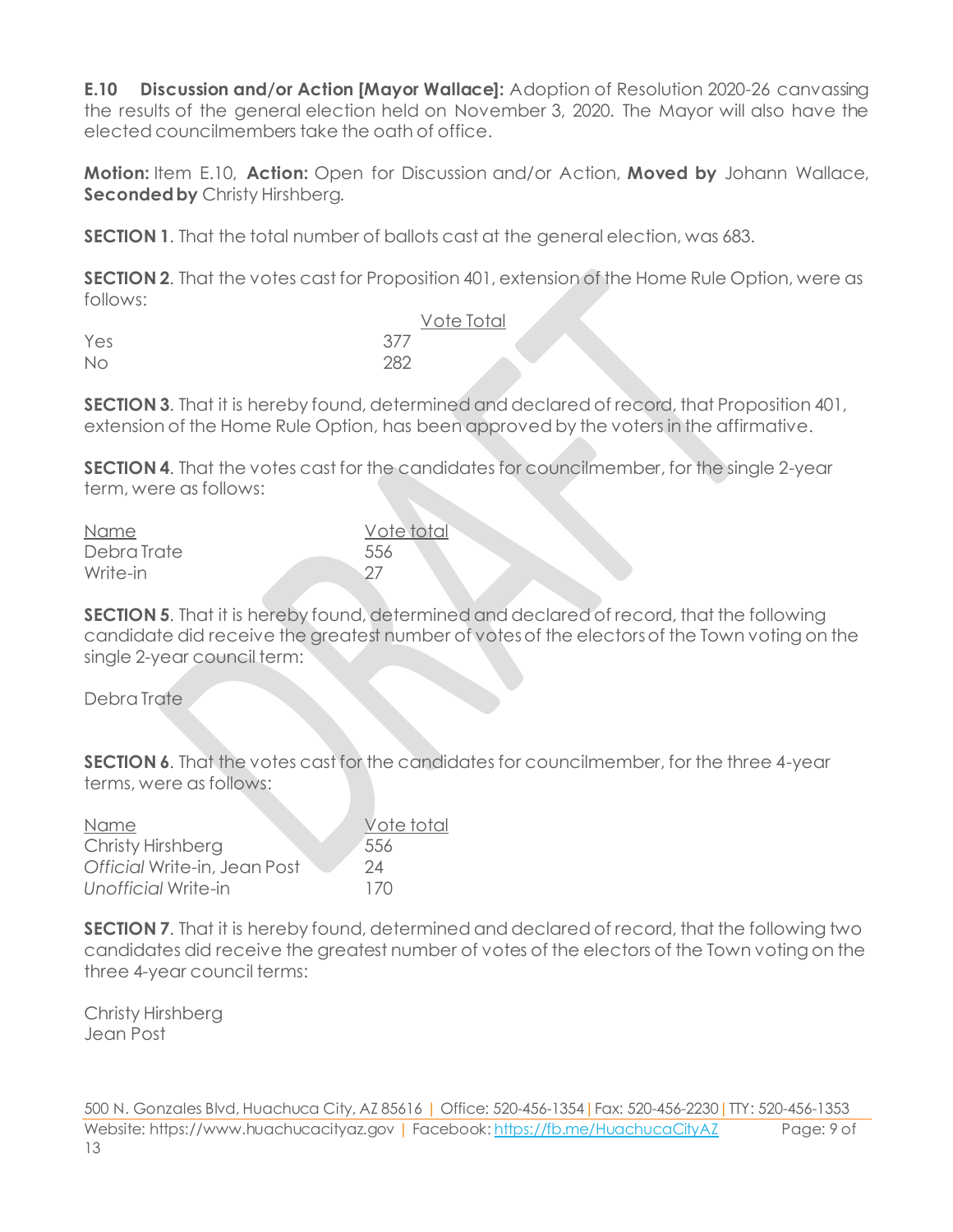**SECTION 8.** Pursuant to the Town Code, section 2.15.015 (C), the three successful candidates, [Debra Trate, Christy Hirshberg and Jean Post, shall be declared elected to the office of Councilmember of the Town of Huachuca City, effective immediately; and the Town Clerk is hereby directed to issue to them Certificates of Election for their respective terms of office.

## **Motion:** Resolution 2020-26, **Action:** Adopt, **Moved by** Johann Wallace, **Seconded by** Donna Johnson.

Motion passed unanimously.

Mayor Wallace: Do we have the Oath of Office prepared? Clerk Thorpe: No Sir. I can pull it up if you'd like? Mayor Wallace: Can we have them do it after the meeting? Mr. Benavidez: There is no requirement to do it in Public. Mayor Wallace: We'll do it after the meeting.

**E.9 Discussion and/or Action [Mayor Wallace]:** Acceptance of the resignation of Councilmember Joy Banks, and appreciation for her service to the Town.

**Motion:** Item E.9, **Action:** Open for Discussion and/or Action, **Moved by** Johann Wallace, **Seconded by** Donna Johnson.

Mayor Wallace: Joy, do you have anything to say?

Councilmember Banks: I have been so happy to be on Council. This has been so fun. Huachuca City really is very special. There are a lot of very talented people here. It has been great to get to some people from Sierra Vista and from some of our Federal agencies. If we just have one representative going to some of these meetings, your presence there makes a quorum happen. If I hadn't shown up to some of those meetings they would have had to cancel very important meetings with multiple government agencies. Even though we are a little town we can get a lot done. I'm really glad for the way things have shaped up, Ms. Harvey is going to be a really good Town Manager. Ms. Brandye as Town Clerk and just the way everything has worked out. Things are really gelling. I wish everyone the best. Thank you so much for the opportunity. Mayor Wallace: We do have a plaque for you.

He reads the plaque: Presented to Joy Banks in appreciation for her service as a Huachuca City Councilmember and a former liaison to the SVMPO. Town of Huachuca City, November 2017- November 2020.

Mayor Wallace: Thank you Joy. It has been a real pleasure to have you on Council. You sell yourself short. You are very intelligent and you really dig into everything and your ability to research anything and everything and make a rational decision is very admirable. Thank you for everything. We appreciate it.

**E.11 Discussion and/or Action [Mayor Wallace]:** The Council will announce a vacant seat on the Council and will discuss how the Council would like to proceed in filling it, as required by Town Code section 2.05.040.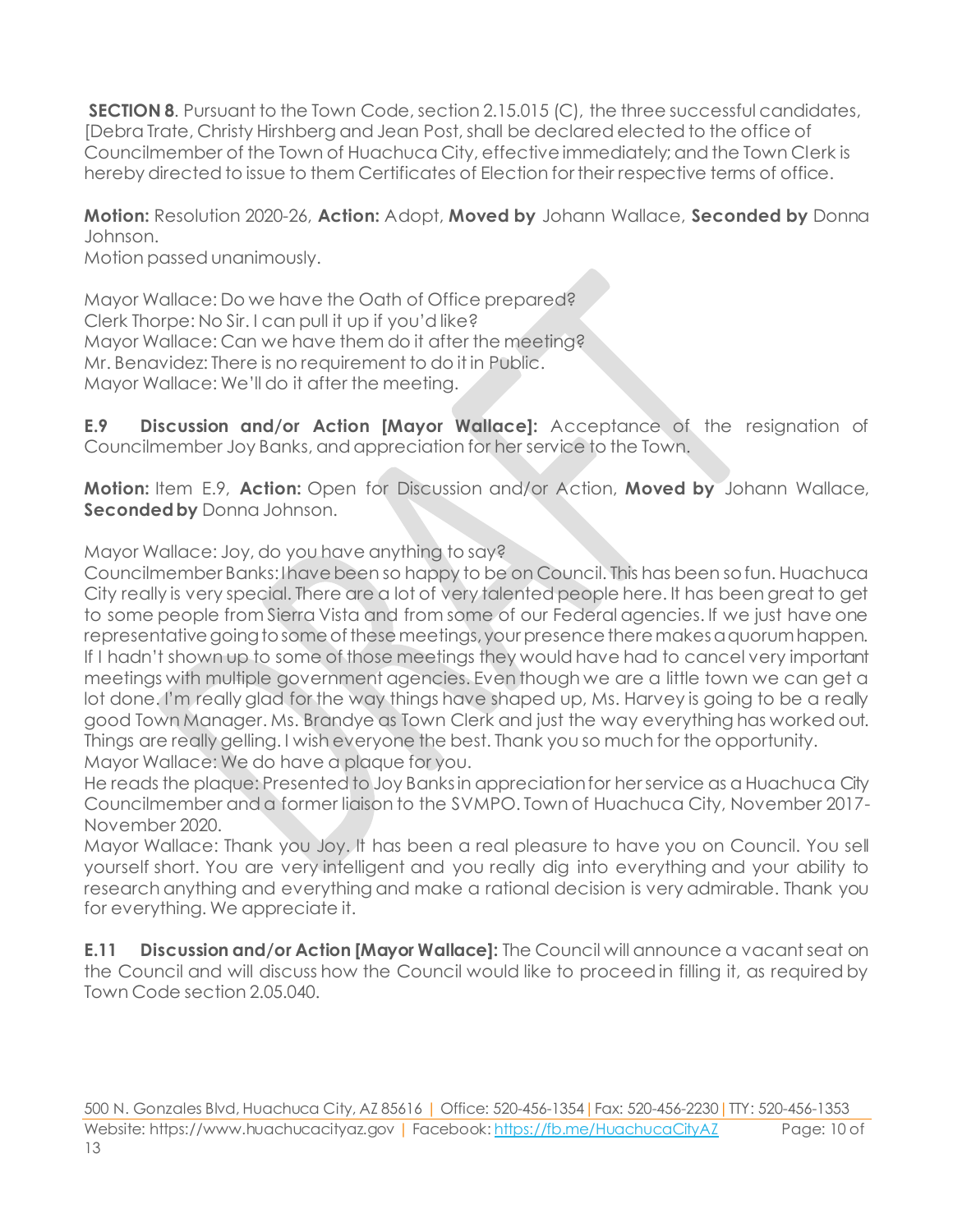**Motion:** Item E.11, **Action:** Open for Discussion and/or Action, **Moved by** Johann Wallace, **Seconded by** Donna Johnson.

Mayor Wallace: With Ms. Banks resigning from her position on Council, that will leave us with a vacancy. Standard process, if people are interested, they can fill out an application for the vacancy. How do you guys want to do this?

Mayor Pro Tem Johnson: Like we always do. They fill out an application, we interview them and go from there.

Mayor Wallace: Timeframe? How long do you guys want to give them? Mayor Pro Tem Johnson: January 15th.

Mayor Wallace: That's not a bad idea, what day is January 15<sup>th?</sup> We have Thanksgiving next week.

Mayor Pro Tem Johnson: Yes, and then Christmas after that. I think the middle of January. I just picked a date.

Councilmember Post: The 15<sup>th</sup> is a Friday.

Mayor Wallace: Okay, well that is the Friday after our first meeting in January. Good job.

**Motion:** Declare the seat vacant and accept applications from members of the public who are voting residents within the Town of Huachuca City proper for more than a year, and to accept said applicants from eligible residents until 5pm on January 15, 2021, **Action:** Direct Staff, **Moved by** Johann Wallace, **Seconded by** Christy Hirshberg. Motion passed unanimously.

Mr. Benavidez: Excuse me Mr. Mayor but did we accept Ms. Banks' resignation, did we vote to accept it?

Mayor Wallace: No we did not. So we will step back.

**Motion:** The resignation of Councilmember Banks, **Action:** Accept, **Moved by** Johann Wallace, **Seconded by** Cynthia Butterworth.

Motion passed unanimously.

Mayor Wallace: Do you want me to re-declare the seat vacant? Mr. Benavidez: Yes.

**Motion:** Declare the seat on Council vacant, **Action:** Open for Discussion and/or Action, **Moved by** Johann Wallace, **Seconded by** Cynthia Butterworth.

**Motion:** Declare the seat vacant, **Action:**, **Moved by** Johann Wallace, **Seconded by** Cynthia Butterworth.

Motion passed unanimously.

#### **F. Department Director reports**

Jim Halterman: We were able to get that fire hydrant replaced within two days. We are working with the Police Department to get that replaced by the owner of the vehicle. When they hit that hydrant, they sent it over 50 feet in the air. Everybody asked me why there was no water, we have what is called dry barrel hydrants. They don't get water to them until you open up the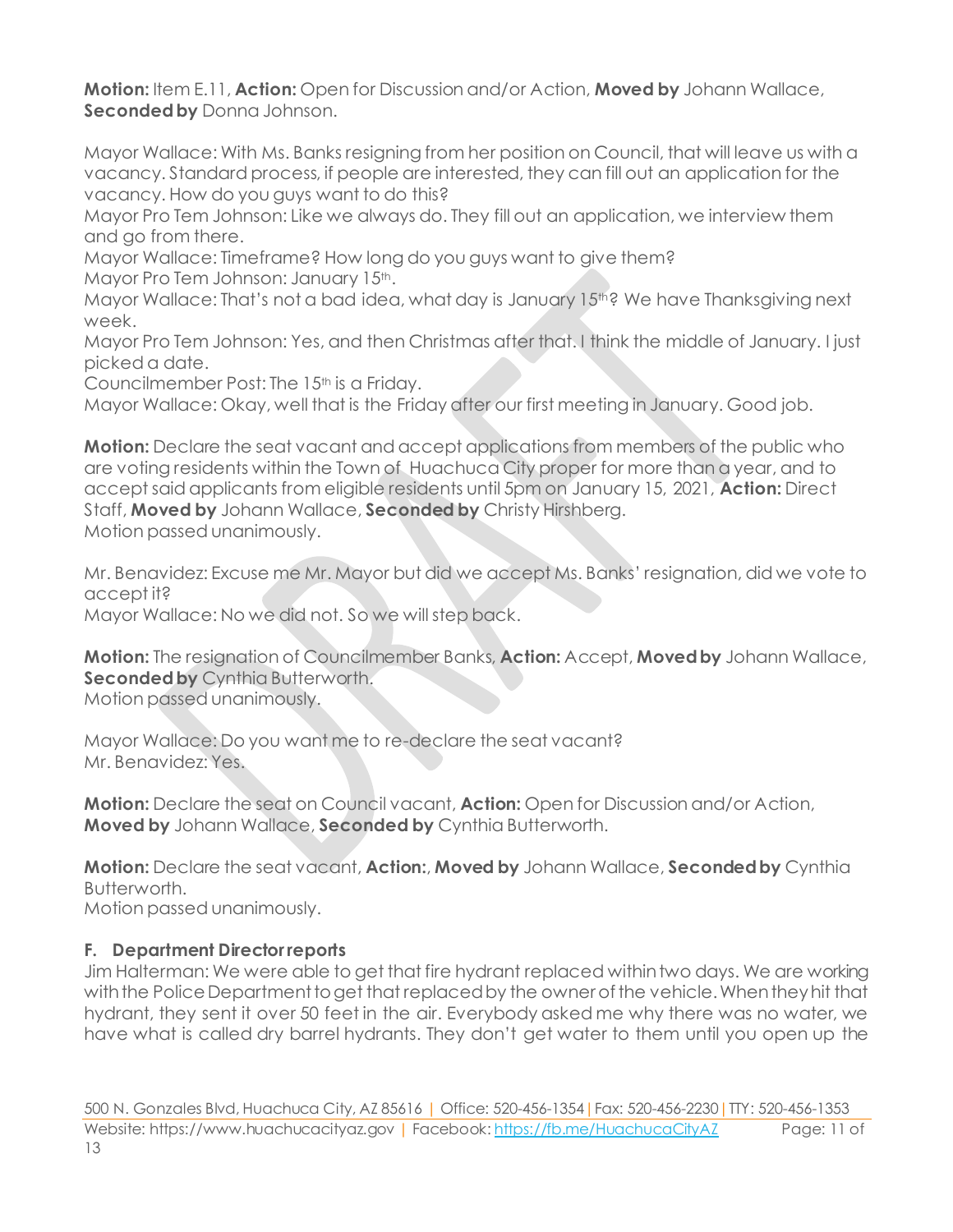water at the hydrant itself. There is a breakaway piece so if something hits it it doesn't damage the water lines. We made a repair at 312 Apache. We discovered a bad commercial meter at Triangle Housing so we had to replace it. Then just working with ADEQ to get the natural ponds covered.

Dr. Johnson: The last two days we have been dealing with the EMS signal out here. Just wanted to let you know that it's going very well. I thank Karen and Dennis from SVMPO for their support and Chief Thies and his team and Mr. Halterman. It went just like it was designed, it went very well quickly and easily. Something I need to say to Ms. Banks, this is something I say to my staff when they go on to their next adventure. Joy, thanks for always being there.

Laura Wenc: Just continuing on with the financial audit. Margaret had her audit two days ago and she did really well.

Chief Thies: The Police Department over the last few weeks has had the opportunity to accomplish some unique goals, one of which was to go to the Pima County Detention Facility and interview a subject who thought he could get away. We have also conducted search warrants on a vehicle and a house. We also had grand jury today. We've just been very busy. To Ms. Banks, thank you. You have brought sensibility and reasonableness to this Council and this town and we will be forever grateful for that.

Manager Harvey: I wanted to remind everybody we have our food distribution tomorrow. December 3rd we have a Work Session for the landfill expansion. The Holiday Gift Basket Program, I am waiting to find out if the motorcycle club is going to do the Red and White Run. We are going to be actively looking for toy donations. We will probably need toy donations if the motorcycle club does not do the run and they may not because of Covid. I would like to say to Ms. Banks we are going to miss you greatly. You have been a joy to work with and also mentor for me when I first started as the Library Director. I really appreciated all of your encouragement. We are going to miss you.

Clerk Thorpe: I just want to say thank you Joy, you have made this a very pleasant experience coming into this position and everything. You are very supportive and I appreciate the help you are always willing to give anyone. Thank you.

#### **G. Items to be placed on future agendas**

## **H. Reports of Current Events by Council**

Councilmember Post: We are going to have our second annual Pima Street Christmas party. We are still trying to see if we are going to have that with Covid. We had a Pima Street yard sale two weeks ago and it is cool. We are just trying to pull everybody together.

Councilmember Hirshberg: Brandye and I split up the Christmas Parade. I got the Sparky suit from the Fort, so we need someone to wear the Sparky suit. Joy, you were always so wise and thoughtful, supportive and kind and I just appreciate you.

Mayor Pro Tem Johnson: I'm going to miss you. I wish you the best and I know you are happy, but I'm going to miss you.

Councilmember Banks: We had a SVMPO meeting today. I'll be emailing the Mayor and Suzanne with all the other groups I was a part of and their contact information. I love you guys and I think this is a special place full of great people.

Councilmember Butterworth: I sat in on the SVMPO meeting today. I will be taking a more active role now. Thanks Joy, now I have your shoes to fill.

Mayor Wallace: Have a Happy and Safe Thanksgiving. If you have the ability to be with your family, enjoy it. If not still reach out.

500 N. Gonzales Blvd, Huachuca City, AZ 85616 | Office: 520-456-1354|Fax: 520-456-2230|TTY: 520-456-1353 Website: https://www.huachucacityaz.gov | Facebook[: https://fb.me/HuachucaCityAZ](https://fb.me/HuachucaCityAZ) Page: 12 of 13